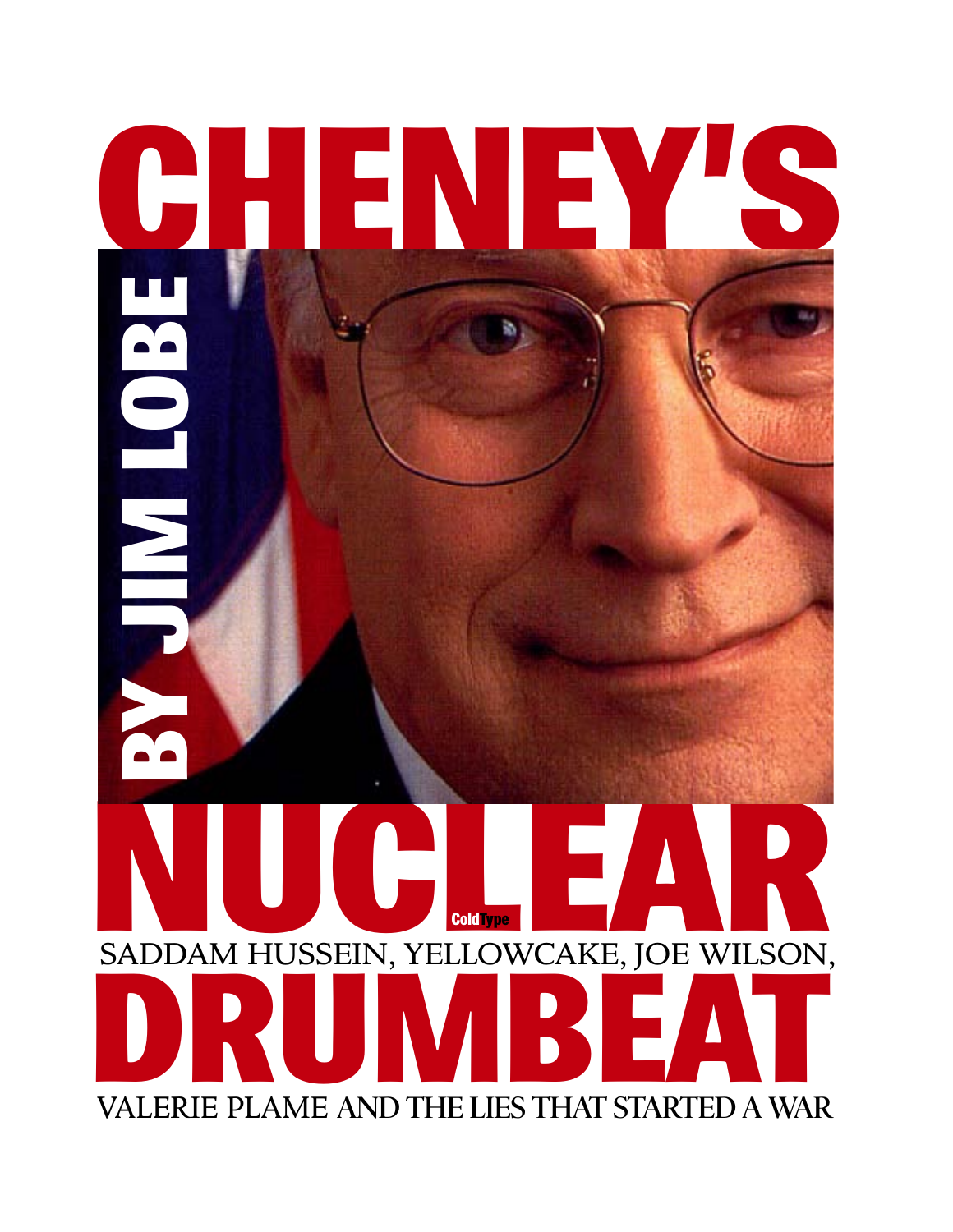

**JIM LOBE** is a reporter for the Rome-based international news agency Inter Press Service and has followed the paths of the neocons since the early 1970s. Most of his work on the neocons can be accessed at his archive at www.ipsnews.net/new\_focus/neo-cons/index.asp This essay was first published on the web site tomdispatch.com

© 2005 Jim Lobe

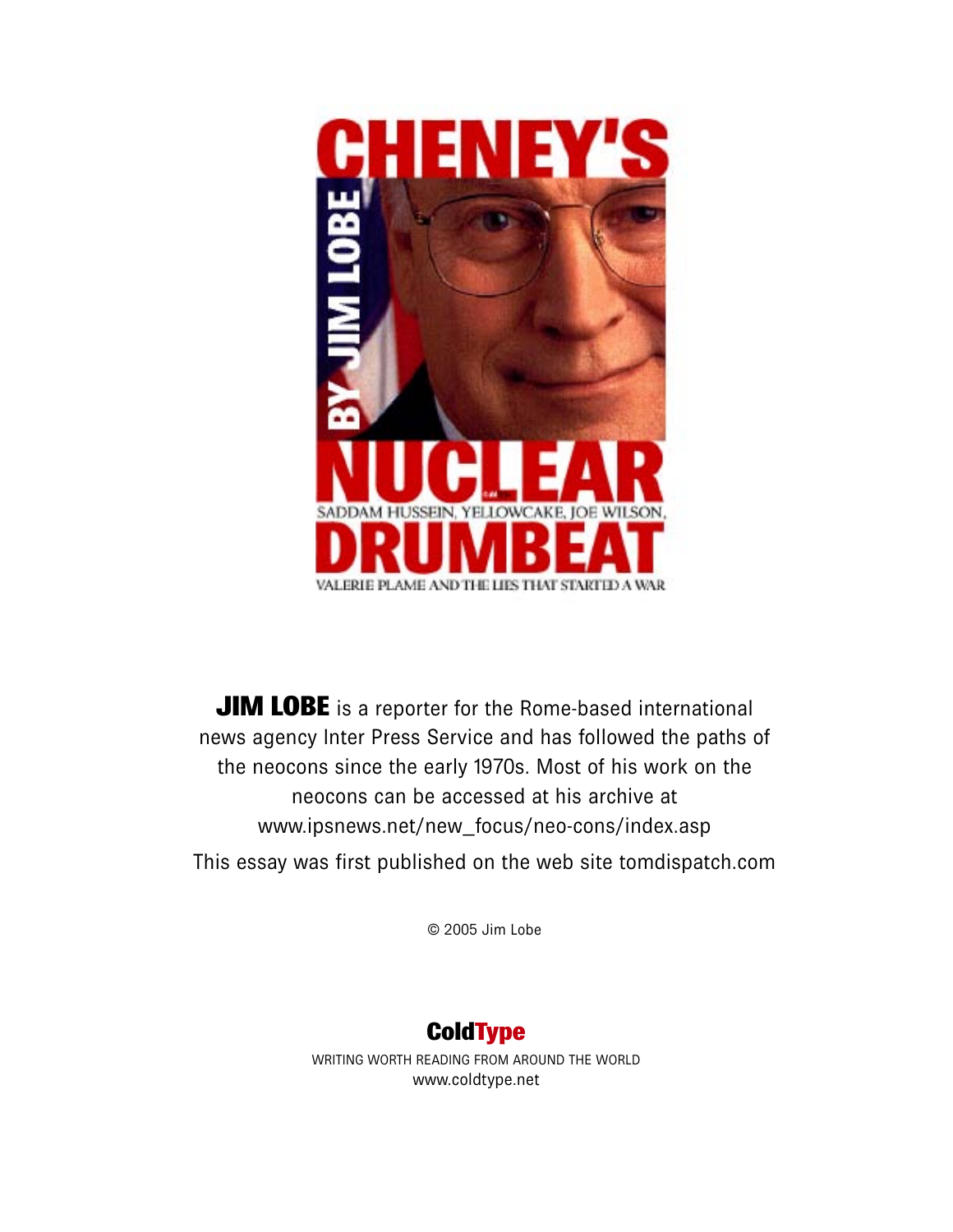### In the wake of the release of the Downing Street Memo, there has been much talk about how the Bush administration "fixed" its intelligence to create a war fever in the U.S. in the many months leading up to the invasion of Iraq. What still remains to be fully grasped, however, is the wider pattern of propaganda that underlay the administration's war effort – in particular, the overlapping networks of relationships that tied together so many key figures in the administration, the neoconservatives and their allies on the outside, and parts of the media in what became a seamless, boundary-less operation to persuade the American people that Saddam Hussein represented an intolerable threat to their national security.

Vice President Cheney, for instance, is widely credited with having launched the administration's nuclear drumbeat to war in Iraq via a series of speeches he gave, beginning in August 2002, vividly accusing Saddam of having an active nuclear weapons program. As it happens though, he started beating the nuclear drum with vigor significantly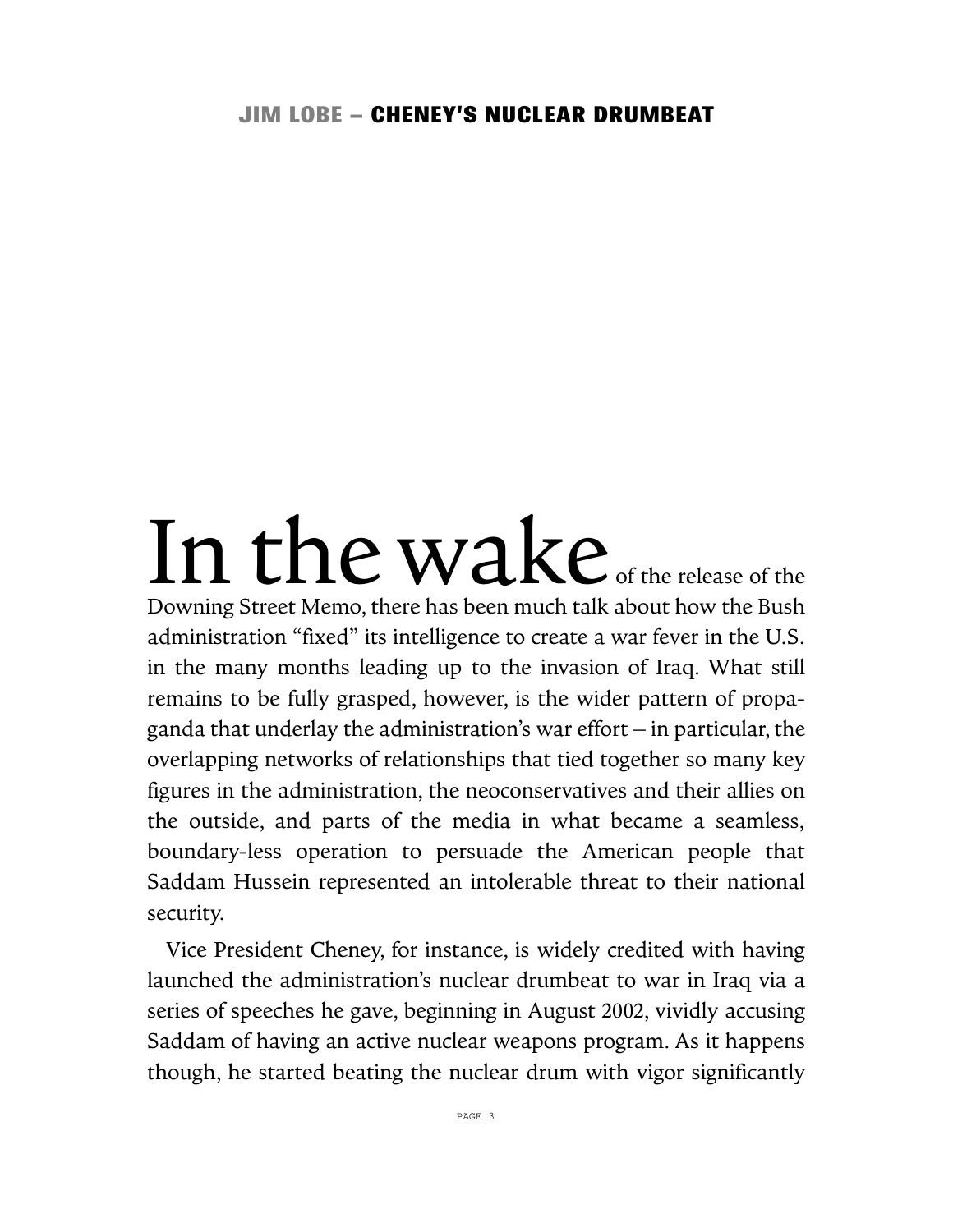earlier than most remember; indeed at a time that was particularly curious given its proximity to the famous mission former Ambassador Joseph Wilson took on behalf of the CIA.

Cheney's initial public attempts to raise the nuclear nightmare did not in fact begin with his August 2002 barrage of nuclear speeches, but rather five months before that, just after his return from a tour of Arab capitals where he had tried in vain to gin up local support for military action against Iraq. Indeed, the specific date on which his campaign was launched was March 24, 2002, when, on return from the Middle East, he appeared on three major Sunday public-affairs television programs bearing similar messages on each. On CNN's "Late Edition," he offered the following comment on Saddam:

"This is a man of great evil, as the President said. And he is actively pursuing nuclear weapons at this time."

On NBC's "Meet the Press," he said:

"[T]here's good reason to believe that he continues to aggressively pursue the development of a nuclear weapon. Now will he have one in a year, five years? I can't be that precise."

And on CBS's "Face the Nation":

"The notion of a Saddam Hussein with his great oil wealth, with his inventory that he already has of biological and chemical weapons, that he might actually acquire a nuclear weapon is, I think, a frightening proposition for anybody who thinks about it. And part of my task out there was to go out and begin the dialogue with our friends to make sure they were thinking about it."

Why do I think that Cheney moment, that particular barrage of statements about Saddam's supposed nuclear program, remains so significant today, in light of the Plame affair?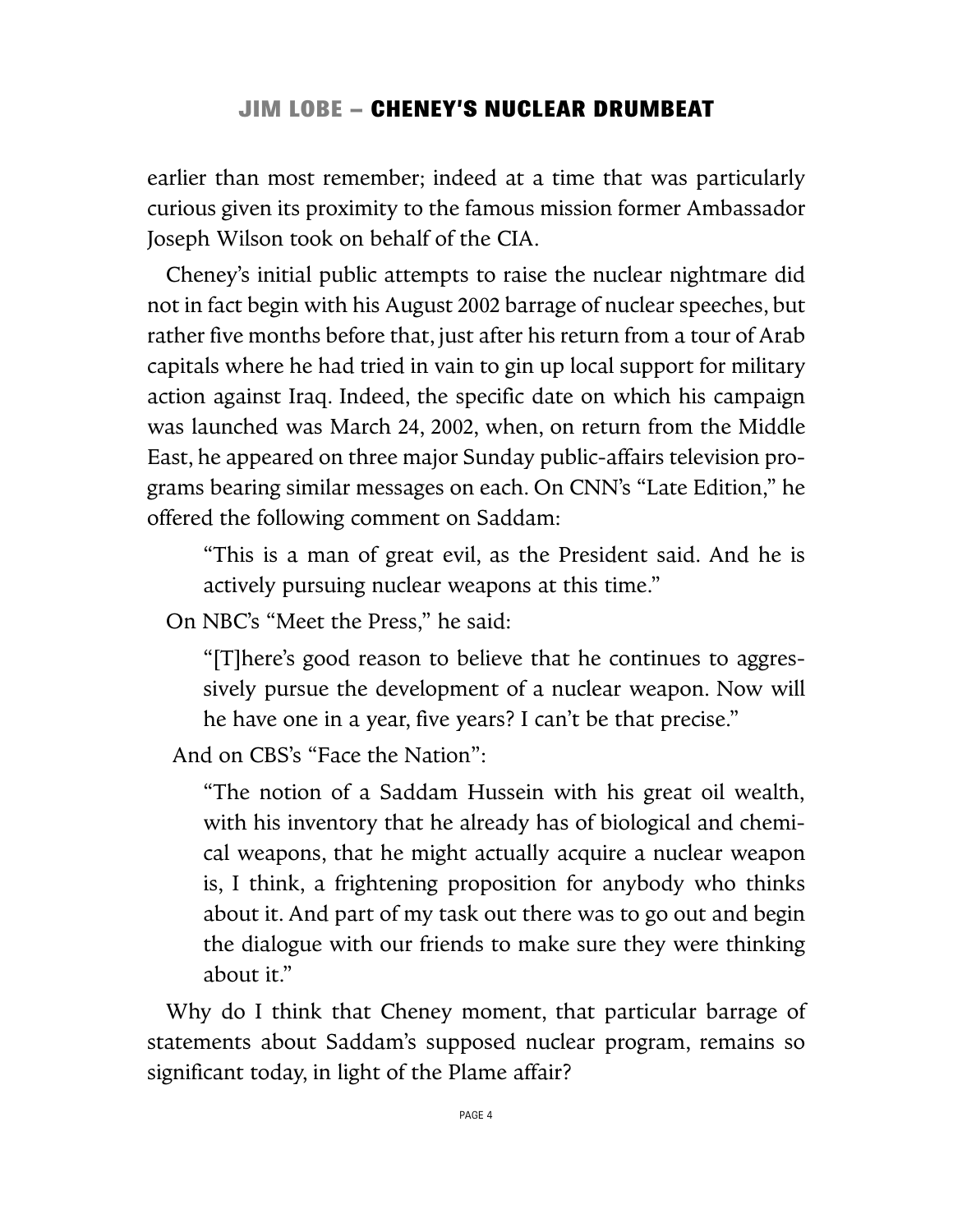For one thing, that Sunday's drum roll of nuclear claims indicated that the "intelligence and facts" were already being "fixed around the policy" four months before Sir Richard Dearlove, head of Britain's MI6, reached that conclusion, as recorded in the Downing Street Memo. It's worth asking, then: On what basis could Cheney make such assertions with such evident certainty, nearly six months before, on September 7, 2002, Judith Miller and Michael Gordon of the New York Times first broke a story about how Iraq had ordered "specially designed aluminum tubes," supposedly intended as components for centrifuges to enrich uranium for Saddam Hussein's nuclear weapons program. Even five months later, after all, those tubes would still be the only real piece of evidence for the existence of an Iraqi nuclear program offered by Colin Powell in his presentation to the UN Security Council.

Indeed, on March 24 when Cheney made his initial allegations about an Iraqi nuclear program, we know of only two pieces of "evidence" available to him that might conceivably have supported his charges:

1) Testimony from Adnan Ihsan Saeed al-Haideri, a "defector" delivered up by Ahmad Chalabi's exile organization the Iraqi National Congress (INC), and enthusiastically recounted by the Times' Miller on December 20, 2001 (although rejected as a fabrication by both the CIA and Defense Intelligence Agency). Al-Haideri claimed to have personally worked on renovations of secret facilities for biological, chemical, and nuclear weapons in underground wells, private villas, and under the Saddam Hussein Hospital in Baghdad as recently as 2000.

2) The infamous forged Niger yellowcake documents that, at some point in December, 2001 or January, 2002 somehow appeared on Cheney's desk, supposedly through the Defense Intelligence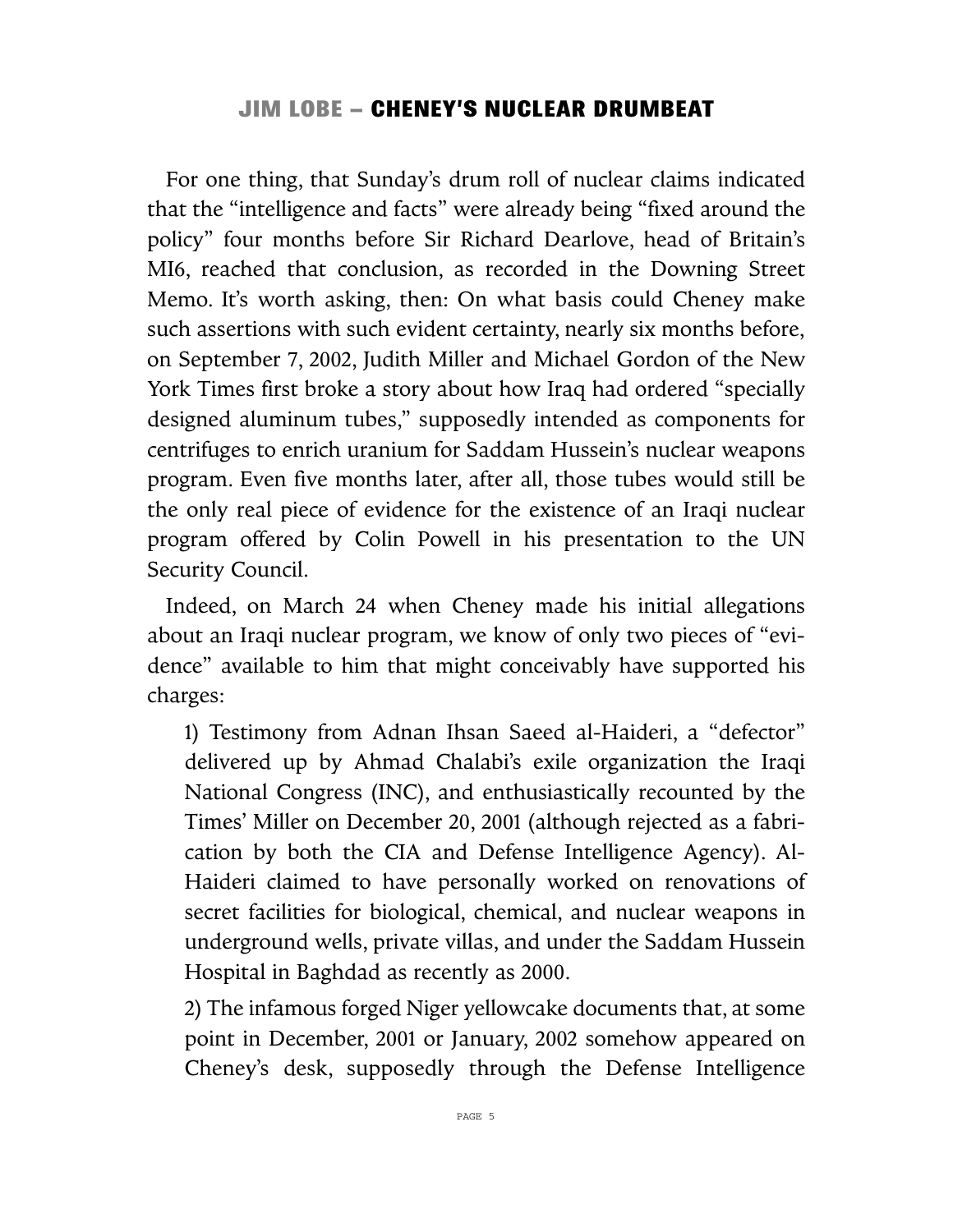Agency or the CIA, though accounts differ on the precise route it took from Italian military intelligence (SISMI) to the Vice President's office. It was these and related documents that spurred Cheney to ask for additional information, a request that would eventually result in Wilson's trip to Niger in late February, which, of course, set the Plame case in motion. Wilson's conclusion – that there was nothing to the story – would echo the conclusions of both U.S. ambassador to Niger, Barbro Owens-Kirkpatrick and Marine Gen. Carlton W. Fulford Jr., then-deputy commander of the U.S. European Command who was also sent to Niger in February. A couple of days after his return to Washington, Wilson would be debriefed by the CIA.

How far up their respective chains of command Wilson's and Fulford's reports made it remains a significant mystery to this day. Cheney's office, which reportedly had reminded the CIA of the Vice President's interest in the agency's follow-up efforts even while Wilson was in Niger, claims never to have heard about either report. We do know that Fulford's report made it up to Joint Chiefs Chairman Richard Myers whose spokesman, however, told the Washington Post in July 2003, shortly after Wilson went public on the New York Times op-ed page, that the general had "no recollection" of it and so no idea whether it continued on to the White House or Cheney's office.

Meanwhile, Cheney, whose initial curiosity set off this flurry of travel and reporting, appeared to have lost interest in the results by the time he left on a Middle Eastern trip in mid-March; at least, no information has come to light so far indicating that he ever got back to the CIA or anyone else with further questions or requests on the matter of whether Saddam had actually been in the market for Niger yellowcake uranium ore. Yet, within four days of his return to Washington, there he was on the Sunday TV shows assuring the nation's viewers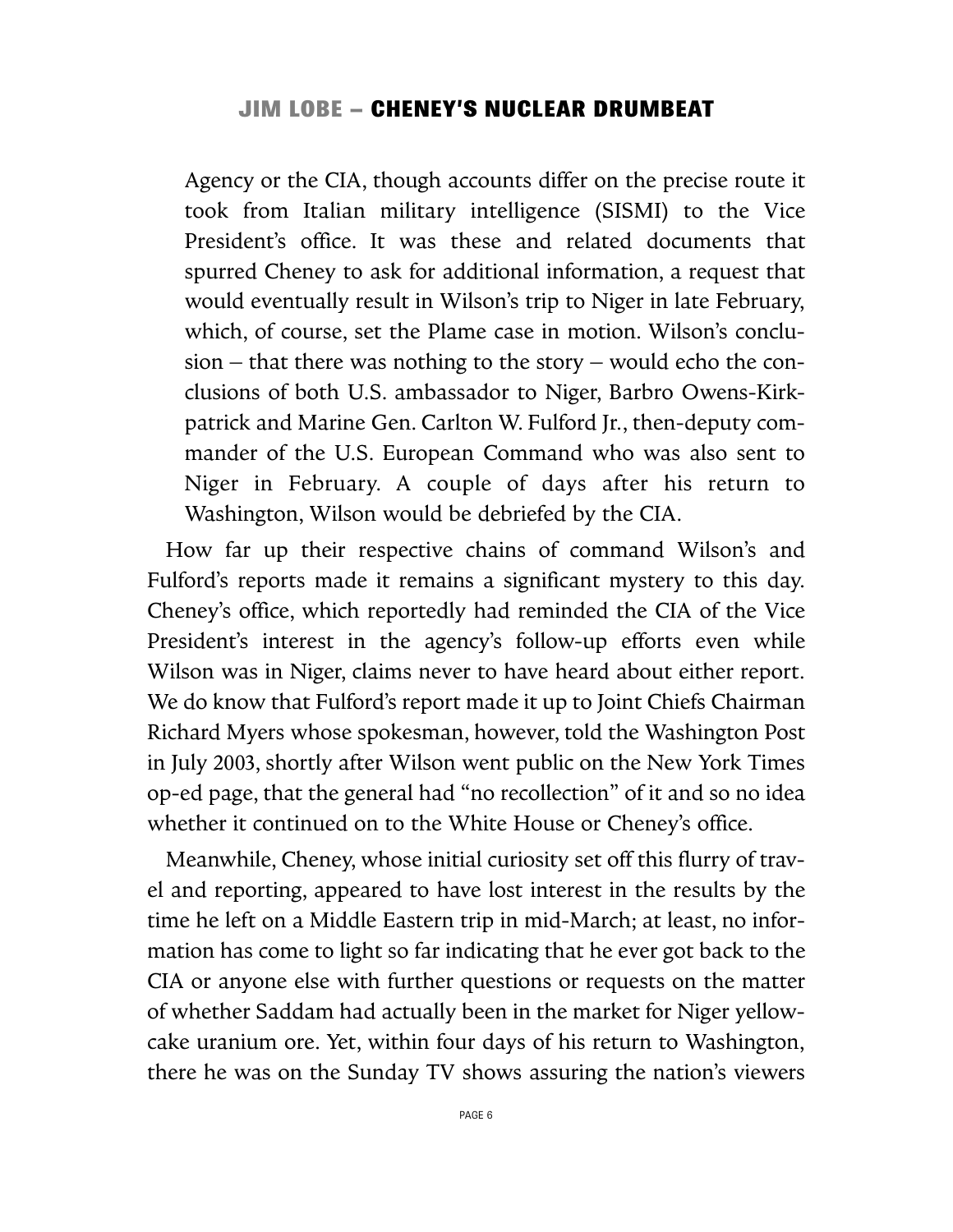that Iraq was indeed "actively pursuing nuclear weapons at this time."

Did he then acquire new information, perhaps from Iraq's neighbors, during his trip to the Middle East, or had he simply decided by then that the "facts" really had to be "fixed" – or more precisely in Wilson's case, ignored altogether – if the American people were to be persuaded that war was the only solution to the problem of Saddam Hussein? In any event, one can only describe his sudden lack of curiosity combined with his public certainty on the subject as, well… curious.

That Cheney did indeed make the initial request to follow up on the Niger yellowcake report appears now to be beyond dispute, and it also draws attention to another little-noted curiosity of the Plame case – the knowledge and role of Clifford May, ex-New York Timesman, recent head of communications for the Republican National Committee (1997-2001), and president of the ultra-neo-conservative Foundation for the Defense of Democracies (FDD). In an article at National Review Online (NRO) on September 29, 2003 (as pressure was building on John Ashcroft to appoint a special prosecutor in the case), he boasted that he had been informed by an unnamed former government official of Wilson's wife's identity long before her outing as a CIA operative by Robert Novak, on July 14, 2003, and so had assumed that her identity (and relationship to Wilson) had been an "open secret" among the Washington cognoscenti. He has subsequently told the Nation magazine's David Corn among others that he was interviewed by the FBI but has never been asked to testify on the subject before Special Prosecutor Patrick Fitzgerald's grand jury.

In that NRO article, he also noted that he "was the first to publicly question the credibility of Mr. Wilson" following the ambassador's Times op-ed. Indeed, only five days after that op-ed appeared, on July 11, 2003, NRO published May's first attack on Wilson – many more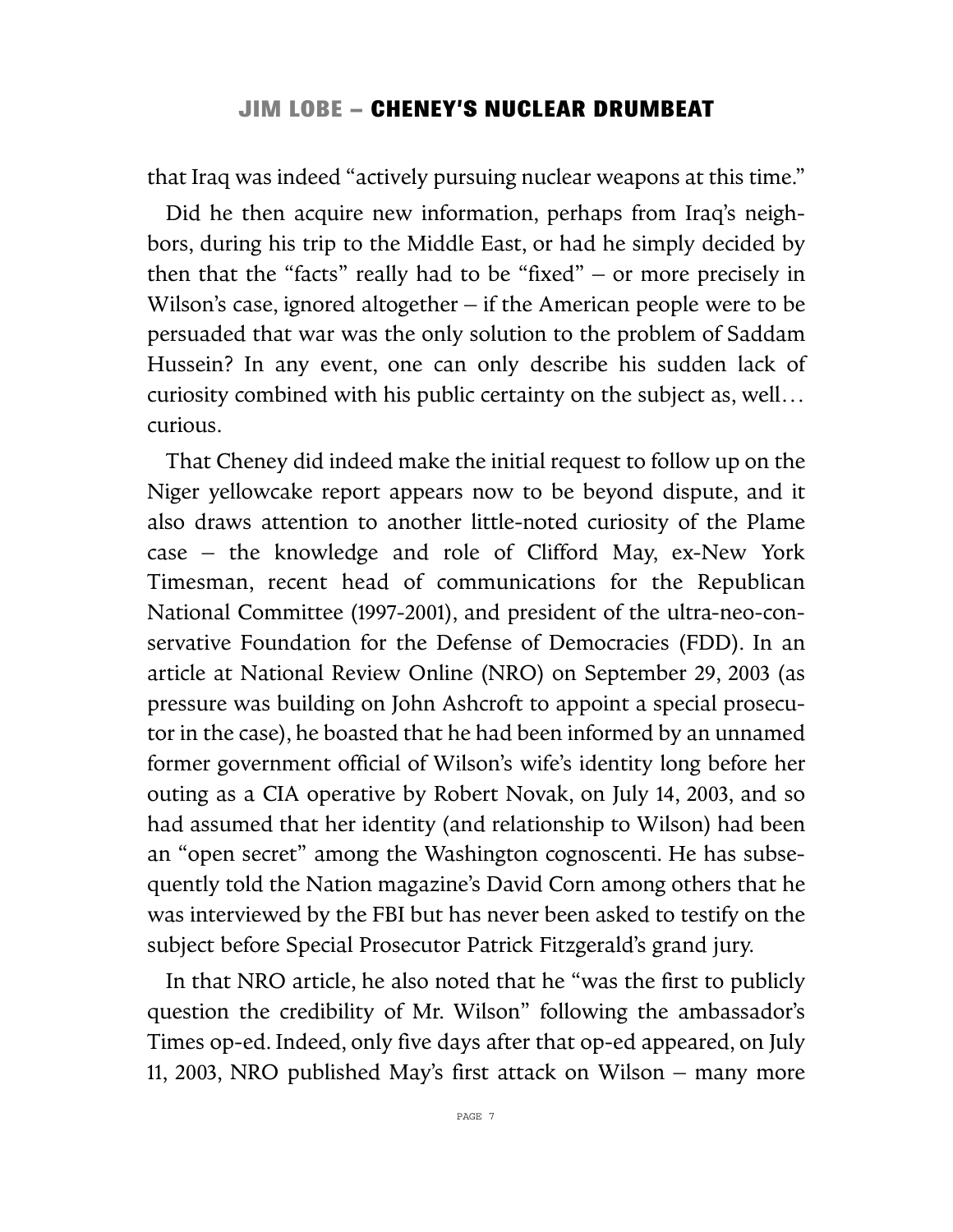would follow right up to the present – depicting the ambassador as a "pro-Saudi, leftist partisan with an axe to grind." The article – and this is the curious part – included the following passage: "Mr. Wilson was sent to Niger by the CIA to verify a U.S. intelligence report about the sale of yellowcake – because Vice President Dick Cheney requested it, because Cheney had doubts about the validity of the intelligence report." This phrasing is fascinating because it purports to know Cheney's subjective motivation, and the motivation ascribed to him – that he had "doubts" about the Niger story – conflicts with everything we've otherwise come to understand about why he asked for the Niger story to be investigated. It hints, certainly, at how consciously Cheney would indeed fix the facts when it came to Saddam's nuclear doings.

Given this tidbit of curious information hidden in May's piece, it's important to know what former government officials might not only have told May about Plame's identity but possibly about Cheney's real thoughts on the subject of Saddam's nuclear program – presuming, that is, that Cheney himself or Scooter Libby, his chief of staff, was not the source. Among May's board of advisers at FDD were several former government officials, a number of whom were known to be very close to Cheney and Libby as well as to Pentagon hawks like Deputy Secretary of Defense Paul Wolfowitz and Undersecretary of Defense Douglas Feith. They included Richard Perle, head of the Center for Security Policy Frank Gaffney, former CIA Director James Woolsey, and Weekly Standard Editor Bill Kristol. All of them played starring roles in efforts to tie Saddam's Iraq to al-Qaeda and the 9/11 attacks as well as in raising the nuclear bogeyman well before Cheney did so on March 24, 2002.

In fact, a close examination of how the pre-war propaganda machine worked shows that it was led by the neocons and their asso-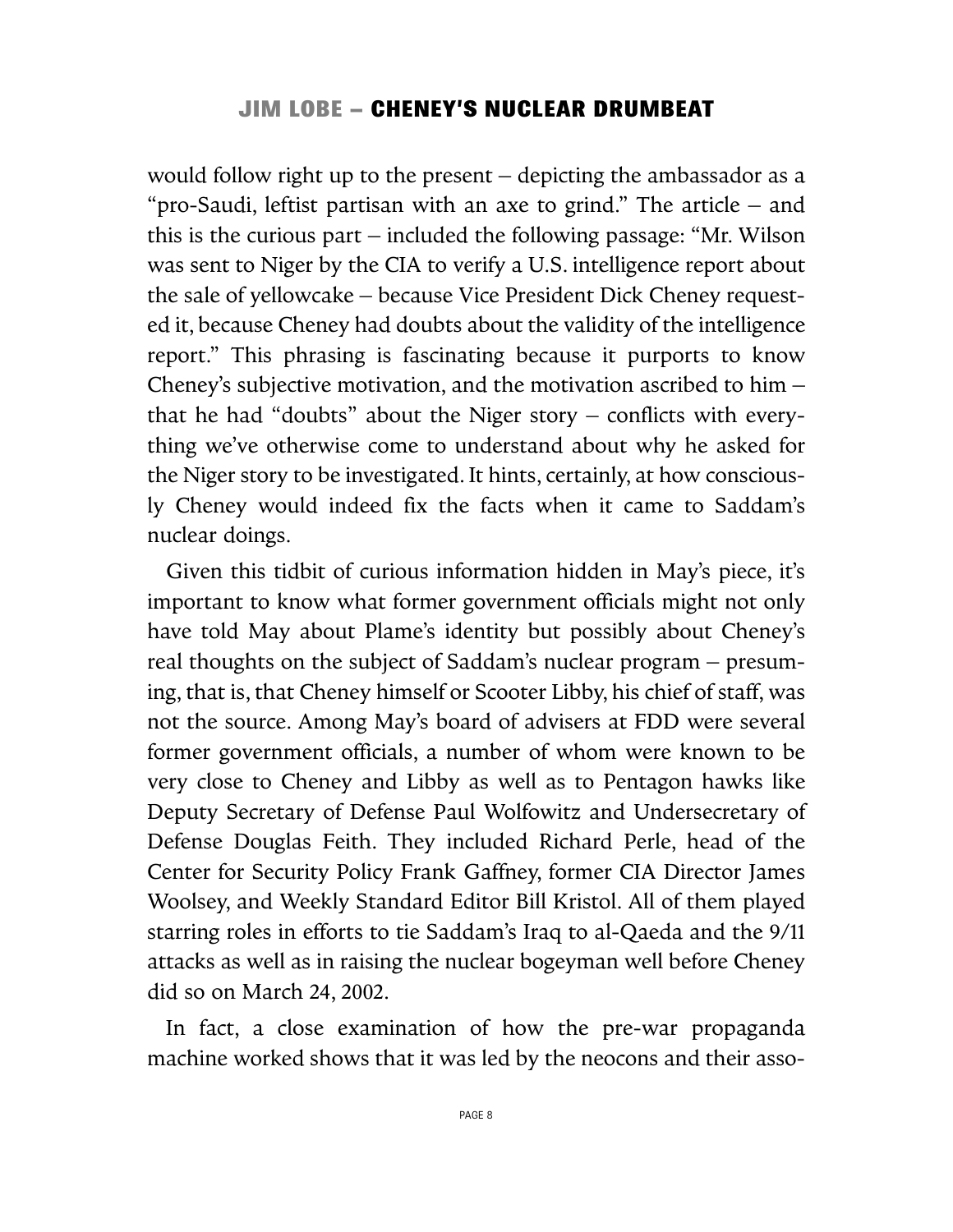ciates outside the administration, particularly those on the Defense Policy Board (DPB) like Perle, Woolsey, and Kenneth "Cakewalk" Adelman (and Judith Miller of the Times) who had long championed the cause of Ahmad Chalabi and his Iraqi exile organization, the INC, and were also close to the Office of Special Plans that Douglas Feith had set up in the Pentagon to cherry-pick intelligence. They would invariably be the first to float new "evidence" against Hussein (such as the infamous supposed Prague meeting of 9/11 conspirator Mohammed Atta with an Iraqi intelligence officer). They would then tie this "evidence" into ongoing arguments for "regime change" in Iraq that would often appear in the Times or elsewhere as news and subsequently be picked up by senior administration officials and fed into the drumbeat of war commentary pouring out of official Washington.

It is by now perfectly clear that the neo-conservatives on the outside were aided by like-minded journalists, particularly the Times' Miller – then the only "straight" reporter on the client list of neoconservative heavyweights and columnists represented by Benador Associates – and media outlets, especially the Wall Street Journal's editorial page and Fox News. Working hand-in-glove with the war hawks on the inside, they created a powerful and persuasive machine to convince the public that Saddam Hussein's Iraq represented an imminent and potentially cataclysmic threat to the United States that had to be eliminated once and for all. The failure to investigate and demonstrate precisely how seamlessly this web of intra- and extraadministration connections worked in the run-up to the war – including perhaps in the concoction of the Niger yellowcake documents, as some former intelligence officials have recently suggested – has been perhaps the most shocking example of the mainstream media's failure to connect the dots (the reporters from Knight-Ridder excepted.)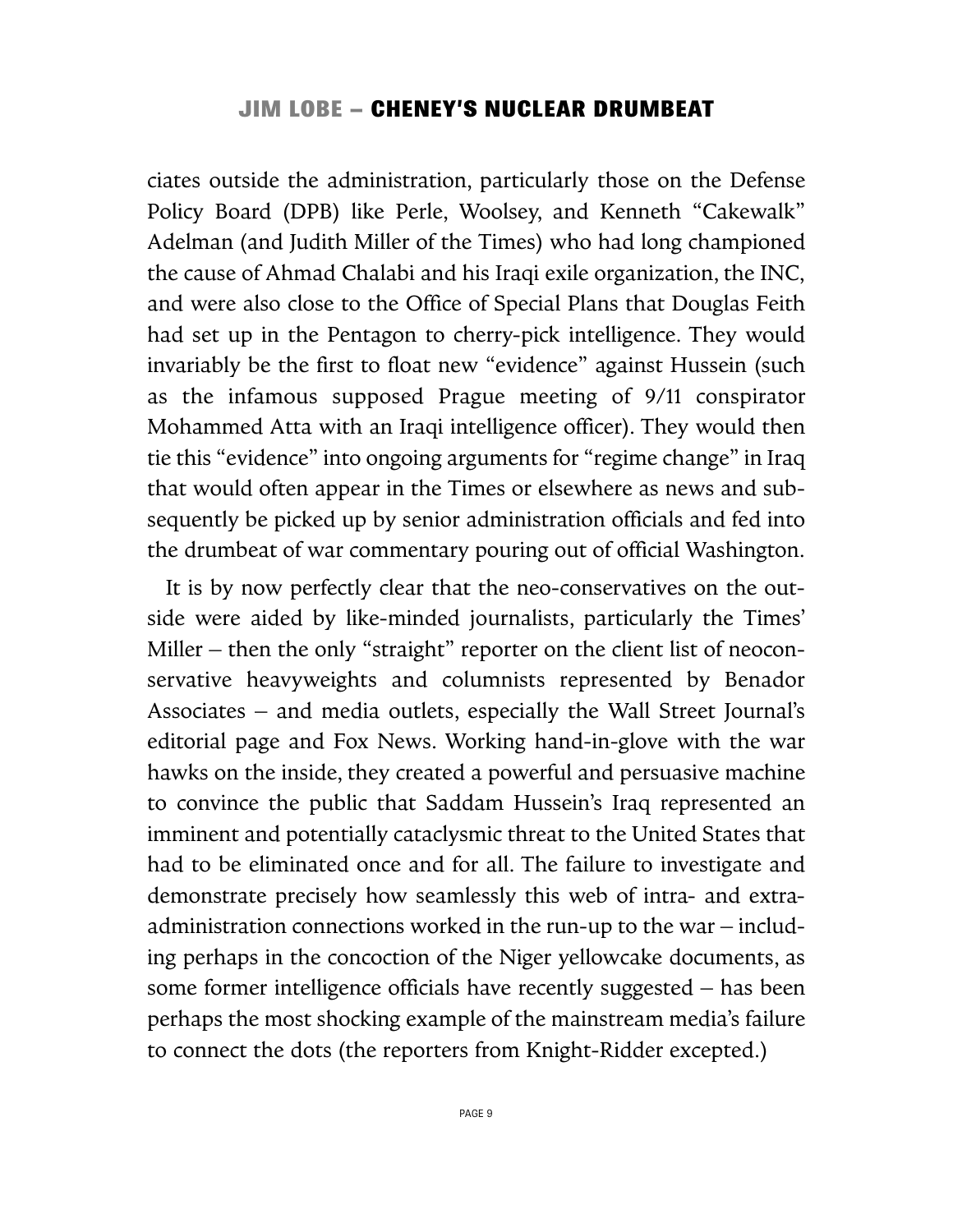In that context, it is worth noting the first moment that the specter of an advanced Iraqi nuclear-weapons program was propelled into post-9/11 public consciousness. On December 20, 2001, the New York Times published Judith Miller's version of the sensational charges made by Chalabi-aided defector al-Haideri. Her report was immediately seized on by former CIA Director and DPB member Woolsey, (who had just spent many weeks trying desperately but unsuccessfully to confirm the alleged Mohammed Atta meeting in Prague that would have linked Saddam to the 9/11 attackers). Appearing that same evening on CNBC's "Hard Ball," he breathlessly told Chris Matthews, "I think this is a very important story. I give Judy Miller a lot of credit for getting it. This defector sounds quite credible." Within a week, he was telling the Washington Post that the case that Iraq was developing nuclear weapons was a "slam dunk." (Now, there's a familiar expression!) He continued confidently, "There is so much evidence with respect to his development of weapons of mass destruction and ballistic missiles… that I consider this point beyond dispute."

One week later, Perle weighed in with an op-ed in the New York Times in which he also referred to Miller's work, albeit without naming her. "With each passing day, [Saddam] comes closer to his dream of a nuclear arsenal," he wrote.

"We know he has a clandestine program, spread over many hidden sites, to enrich Iraqi natural uranium [Niger's yellowcake perhaps?] to weapons grade. We know he has the designs and the technical staff to fabricate nuclear weapons once he obtains the material. And intelligence sources know he is in the market, with plenty of money, for both weapons material and components as well as finished nuclear weapons. How close is he? We do not know. Two years, three years, tomorrow even? We simply do not know, and any intelligence esti-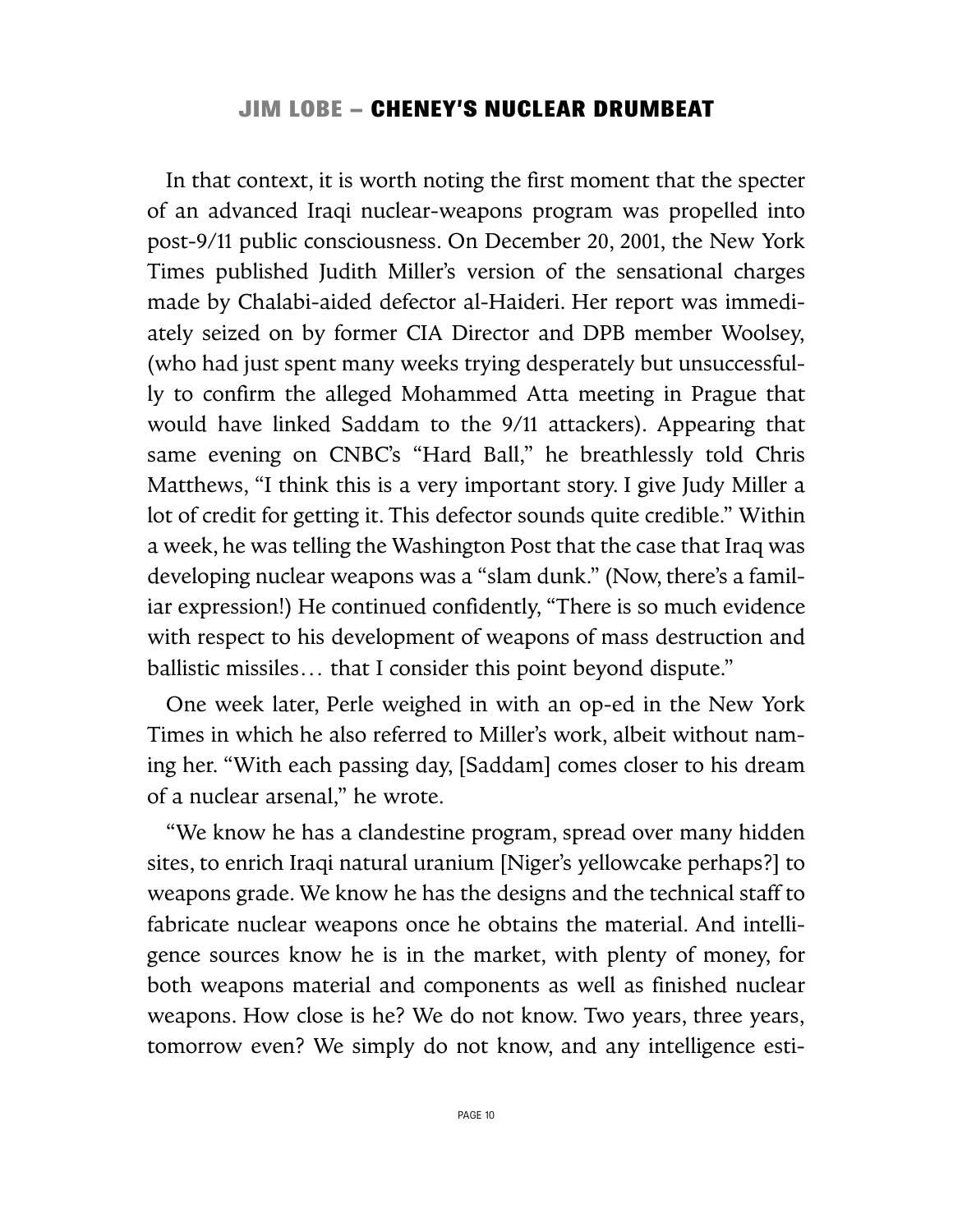mate that would cause us to relax would be about as useful as the ones that missed his nuclear program in the early 1990's or failed to predict the Indian nuclear test in 1998 or to gain even a hint of the Sept. 11 attack."

It was a new argument being taken out for a test run, one that would become painfully familiar in the months that followed. At about that time, or shortly thereafter, a report about the mysterious Niger documents landed on Cheney's desk and the rest would be history.